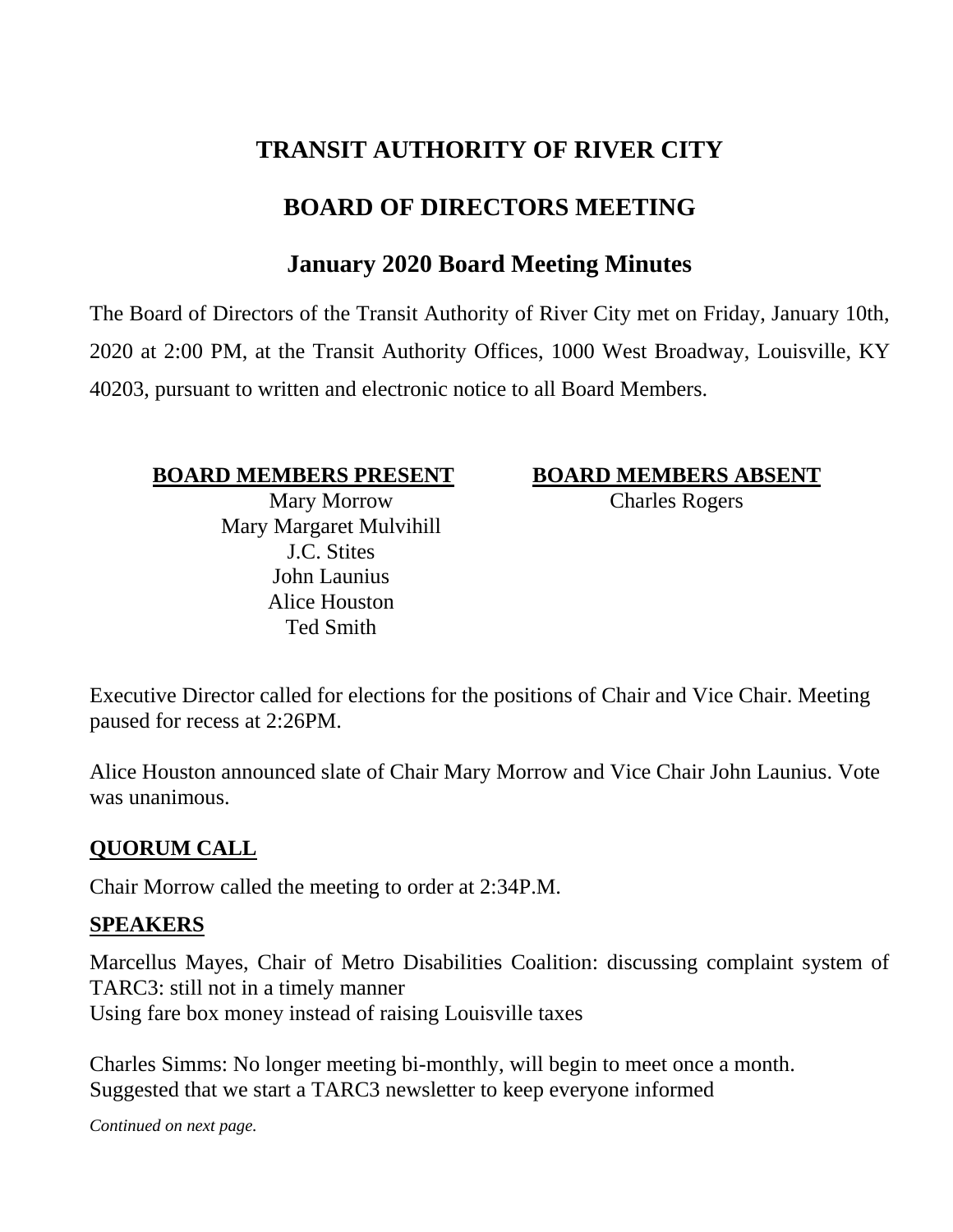Mr. Wilson: Keep 18 the way it was and not split it to the 28 and the 10

Please refer to attachment for details.

## **ADOPTION OF MINUTES**

The motion was duly moved, seconded and approved for the October 2019 Board Meeting minutes.

## **COMMITTEE REPORTS**

## **FINANCE / ADMINISTRATION**

## **Resolution 2020-01 BID P-2808, ULTRA LOW SULFUR DIESEL (ULSD) FUEL**

A Resolution authorizing the Executive Director/CEO of the Transit Authority of River City (TARC) to enter into a contract with the lowest responsive, responsible bidder for the purchase of Ultra Low Sulfur Diesel (ULSD) Fuel.

The motion was duly moved by Alice Houston, seconded by JC Stites and approved.

## **Resolution 2020-02 Audit Services**

A resolution authorizing the Executive Director to enter into a contract with Crowe Horwath LLP for Audit Services.

The motion was duly moved by JC Stites, seconded by Ted Smith and approved.

## **Resolution 2020-03 TARC Server Hardware**

A resolution authorizing the Executive Director/CEO to issue a Not-to-Exceed purchase order to Volta for the amount of \$265,905.10.

The motion was duly moved by JC Stites, seconded by Ted Smith and approved.

## **Resolution 2020-04 Public Relations & Marketing Contract**

A resolution authorizing the Executive Director/CEO of the Transit Authority of River City (TARC) to enter into a contract with NIMBUS for Public Relations and Marketing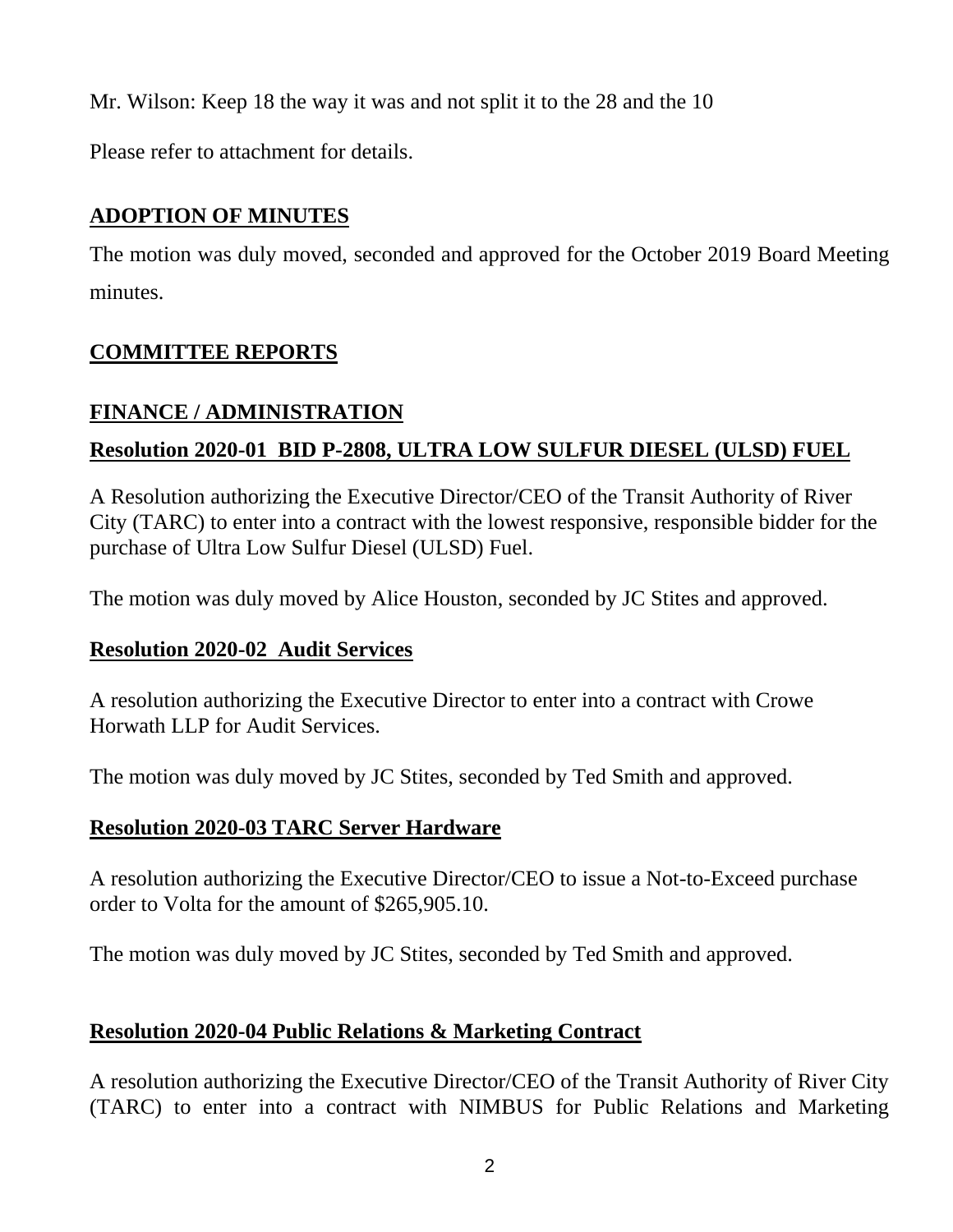services. JC Stites requests that names of the company in question are released prior to the meeting for the ability to research on member's own time.

The motion was duly moved by Ted Smith, seconded by JC Stites and approved.

### **Resolution 2020-05 Purchase of Forty five (45) Buses under Contract P-2706**

A Resolution authorizing the Executive Director/CEO of the Transit Authority of River City (TARC) to place an order through TARC's existing five-year contract with the Gillig Corporation for forty five (45) 40' low-floor diesel buses, at a not-to-exceed price of \$21,593,745.

The motion was duly moved by Alice Houston, seconded by John Launius and approved.

## **Resolution 2020-06 Title VI Program Update**

A resolution where new Federal Transit Administration requirements and guidelines for Federal Transit Administration recipients, Circular FTA C 4702.1B, TARC has updated its 2019 Title VI Program and related major service and fare change policies that address potential impacts of service and fare changes on minority and low income populations

The motion was duly moved by JC Stites, seconded by Ted Smith and approved.

#### **Resolution 2020-07 Paratransit & Mobility Management**

A Resolution authorizing the Executive Director/CEO of the Transit Authority of River City (TARC) to enter into a contract for the provision of Paratransit and Mobility Management.

Alice Houston suggested having background information on potential contract company prior to the meeting for research.

The motion was duly moved by JC Stites, seconded by Alice Houston and approved.

#### **Resolution 2020-08 Authorization for the Additional Furniture Purchase**

A Resolution authorizing the Executive Director to purchase additional office furniture from Kimball Office Furniture through Kentucky Master Agreement number MA 7581700000767 in the amount of \$42,322.96, increasing the not-to-exceed amount to \$391,953.96.

The motion was duly moved John Launius, seconded by Alice Houston and approved.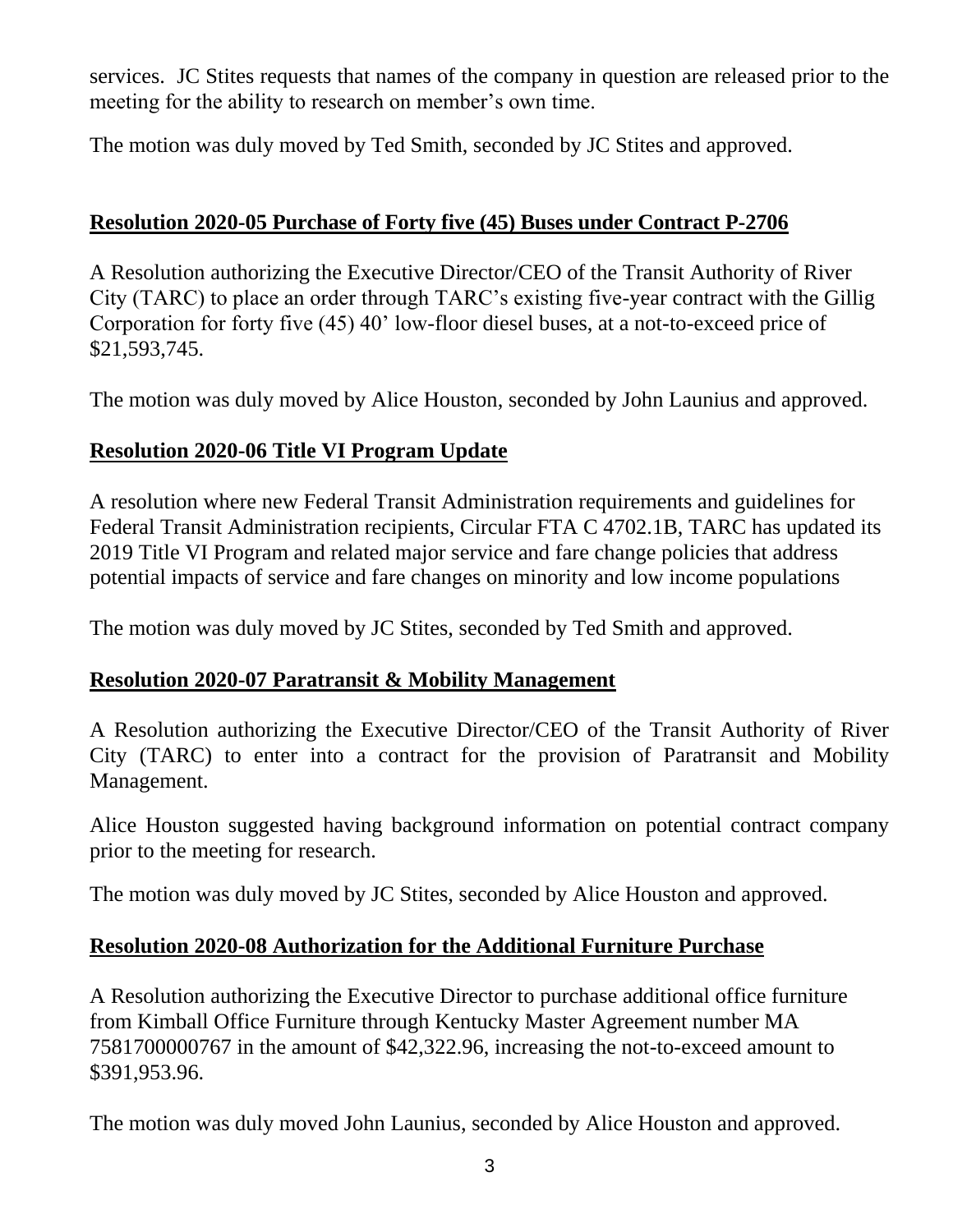### **Resolution 2020-09 Donation of Surplus Vehicles**

A Resolution authorizing the Executive Director to donate two (2) surplus 12-passenger vans to the Salvation Army of Louisville (SAL) to provide transportation to clients in that organization's Dismas House Reintegration programs.

The motion was duly moved by JC Stites, seconded by Ted Smith and approved.

### **Resolution 2020-10 Service Changes and Mobile Payment Title VI Evaluation**

A Resolution that Transit Authority of River City (TARC) is implementing the new Bus Rapid Transit (BRT) and related service changes on Dixie and Preston corridors in January 2020 and TARC is implementing the mobile fare payment option for its customers on January 13th 2020.

The motion was duly moved JC Stites, seconded by Alice Houston and approved.

#### **Resolution 2020-11 Mary Margaret Mulvihill**

A resolution recognizing Mary Margaret Mulvihill for her important guidance and servant leadership through many successful years of service as a board member for the Transit Authority of River City.

The motion was duly moved by JC Stites, seconded by Alice Houston and approved.

#### **OLD BUSINESS**

Please see the attached customer comments follow up from the October 2019 Board Meeting.

## **NEW BUSINESS**

## **EXECUTIVE DIRECTOR'S REPORT:**

Mr. Risco presented the Executive Director's report.

- Mr. Risco provided a monthly and YTD snapshot of the agency.
	- o Safety 198 total accidents YTD, 20% VLY. 52% FY20 accidents, nonpreventable. Dec is the highest accident/ incident month for transit agencies. TARC was able to promote best practices which resulted in reduction of preventable accidents and transported injuries. We continue to focus on our Ride Safe, Drive Safe and Be Safe Program.